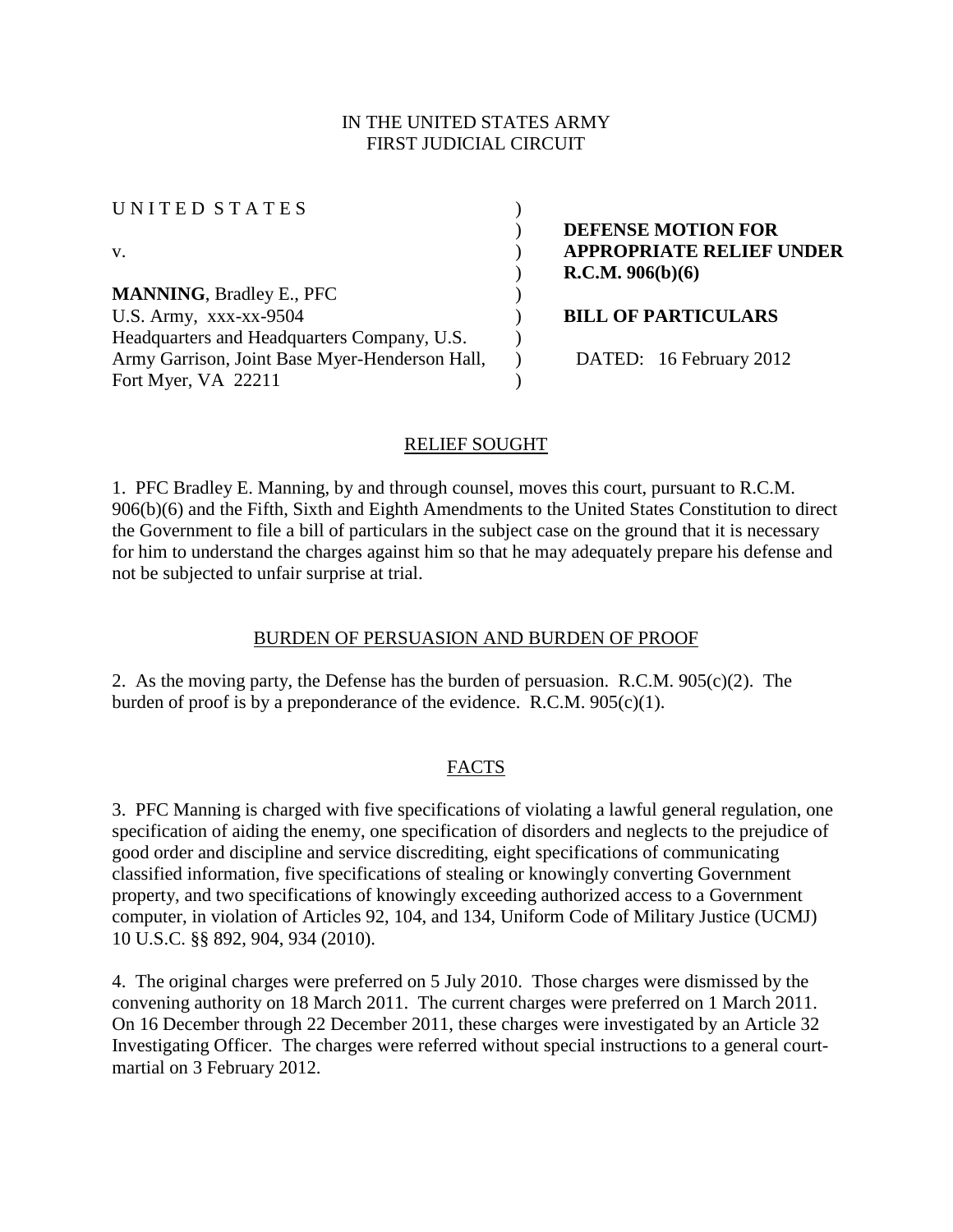### WITNESSES/EVIDENCE

5. The Defense does not request any witnesses be produced for this motion. The Defense respectfully requests this court to consider the referred charge sheet in support of its motion.

## LEGAL AUTHORITY AND ARGUMENT

6. Under 906(b)(6) of the Rules for Courts-Martial, an accused is entitled to a bill of particulars at any time, subject to conditions as justice may permit. The discussion to this rule states in pertinent part:

The purposes of a bill of particulars are to inform the accused of the nature of the charge with sufficient precision to enable the accused to prepare for trial, to avoid or minimize the danger of surprise at the time of the trial and to enable the accused to plead the acquittal or conviction in bar of another prosecution for the same offense when the specification itself is too vague and indefinite for such purposes.

This mirrors federal civilian criminal practice, and Rule 7(f) of the Federal Rules of Criminal Procedure sets out similar standards. *See Wong Tai v. United States*, 273 U.S. 77, 80-81, 82 (1927); *United States v. Rosa*, 891 F.2d 1063, 1066 (3d Cir. 1989) (explaining that the drafters of Rule 7(f) intended to "encourage a more liberal attitude by the courts toward bills of particulars") (internal quotations omitted); *United States v. Bortnovsky*, 820 F.2d 572, 574 (2d Cir. 1987); *United States v. Birmley*, 529 F.2d 103 (6th Cir. 1976); *see also Coffin v. United States*, 156 U.S. 432 (1895) ("It is always open to the defendant to move the judge before whom trial is had to order the prosecuting attorney to give a more particular description, in the nature of a specification or bill of particulars, of the acts on which he intends to rely, and to suspend the trial until this can be done; and such an order will be made whenever it appears to be necessary to enable the defendant to meet the charge against him, or to avoid the danger of injustice.") (internal citations omitted); *United States v. Miller*, 543 F.2d 1221 (8th Cir. 1976), *cert. denied*, 429 U.S. 1108 (1977).

7. In military practice, the defense typically needs to secure specific details by filing a bill of particulars "[b]ecause the military uses a short form of pleading and a recitation of the manner and means of committing the crime is not ordinarily contained in the specification[.]" *United States v Newman*, 25 M.J. 604, 606 n.3 (A.C.M.R. 1987) (citing *Glasser v. United States*, 315 U.S. 60, 66 (1942), *partially superseded on other grounds by rule as stated in Bourjaily v. United States*, 483 U.S. 171 (1987)). While a bill of particulars should not be used to conduct discovery of the Government's theory of the case, it can be used to find out "what the Government claims." *Id*. In other words, a bill of particulars may be used to clarify the specific theory upon which the Government intends to rely. *Id*. Therefore, defense counsel may always use a bill of particulars to challenge an uncertain or vague specification. *United States v. Alef*, 3 M.J. 414, 419 n.18 (C.M.A. 1977); *United States v. Saintaude*, 56 M.J. 888, 889 n.2 (A.C.C.A. 2002). Or, put in another way, a "general averment of criminal conduct" is "always subject to a motion for further particularization." *Newman*, 25 M.J. at 606 (citing *United States v. Williams*,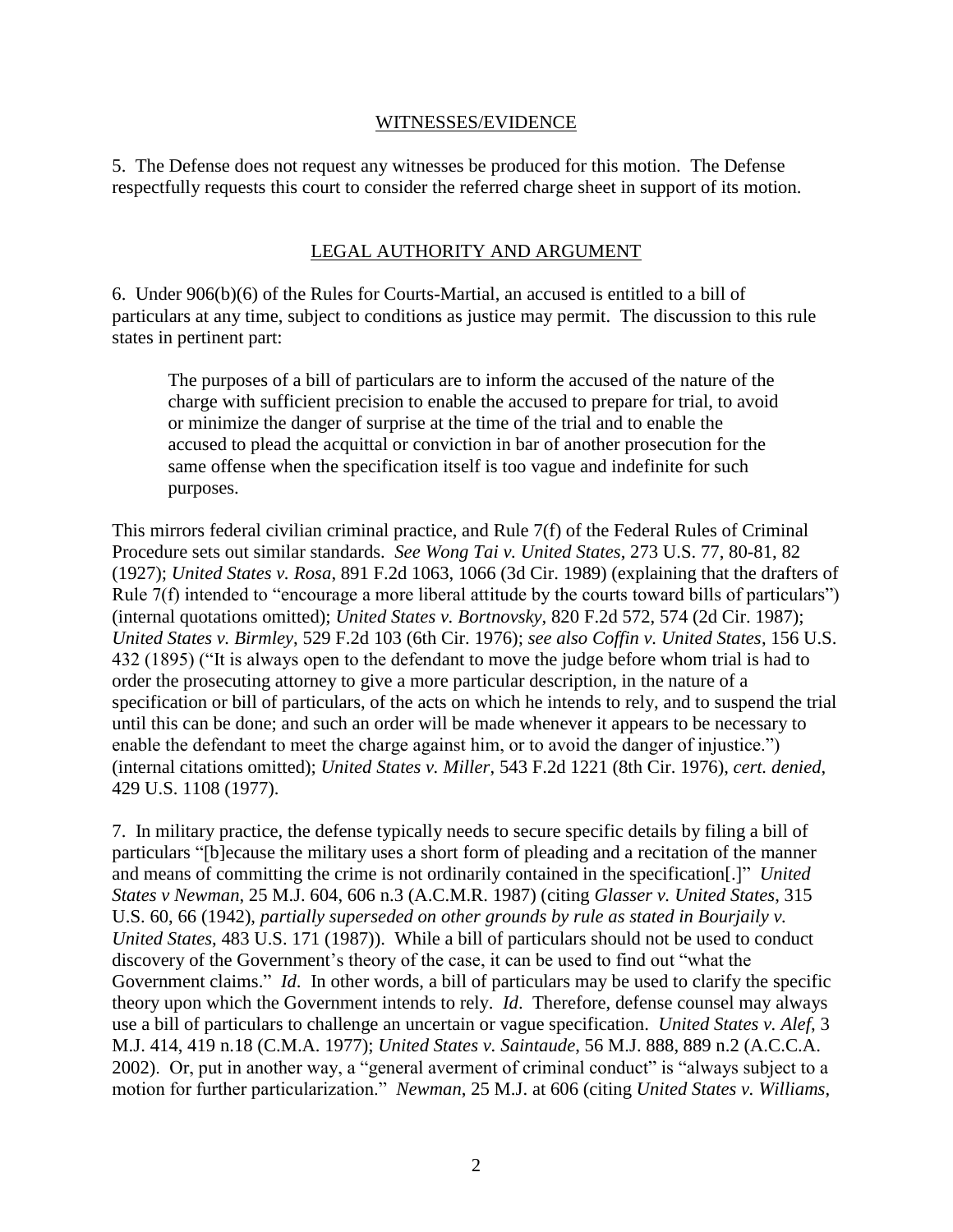31 C.M.R. 269, 271 (C.M.A. 1962)); *see United States v. Paulk*, 32 C.M.R. 456, 458 (C.M.A. 1963) (explaining that "the purpose of a bill of particulars is to narrow the scope of the pleadings"). In addition to the standards set out in R.C.M. 906(b)(6), the following traditional test provides further guidance to determine sufficient specificity:

Not whether it could have been made more definite and certain, but whether it contains the elements of the offense intended to be charged, and sufficiently apprises the defendant of what he must be prepared to meet; and in case any other proceedings are taken against him for a similar offense, whether the record shows with accuracy to what extent he may plead a former acquittal or conviction.

*United States v. Schwarz*, 15 M.J. 109, 111 (C.M.A. 1983) (quoting *United States v. Sell*, 11 C.M.R. 202, 206 (C.M.A. 1953)); *see Hamling v. United States*, 418 U.S. 87, 117 (1974). Finally, "a request for a bill of particulars has constitutional implications, as it is intended to avoid unfair vagueness in a charge and potential consequent due process and double jeopardy violations." *United States v. Harris*, 52 M.J. 665, 667 (A. Ct. Crim. App. 2000).

## *Article 104 – Aiding the Enemy*

8. In the instant case, PFC Manning is charged with one specification of aiding the enemy. The Specification of Charge I reads as follows:

In that Private First Class Bradley E. Manning, U.S. Army, did, at or near Contingency Operating Station Hammer, Iraq, between on or about 1 November 2009 and on or about 27 May 2010, without proper authority, knowingly give intelligence to the enemy, through indirect means.

With regard to this charge, the Defense requests the following particulars:

 a. Who is the alleged enemy? The charge sheet only states that PFC Manning knowingly gave intelligence to the enemy. Thus, it fails to specify who the alleged "enemy" is for purposes of the specification. Under R.C.M. 906(b)(6), this failure to state with "sufficient precision" the identity of the alleged enemy will hamper PFC Manning's ability to adequately prepare for trial. Under the Military Judges' Benchbook, "enemy" is defined as including not only organized opposing forces in a time of war, but also any other hostile body that our forces may oppose and any citizen of an enemy Government. In light of this broad definition, PFC Manning cannot adequately defend himself without knowing the identity of the alleged enemy. Therefore, PFC Manning needs to be informed of this information so that he can exercise his Sixth Amendment right to present a defense.

 b.How did PFC Manning knowingly give intelligence to the enemy? The charge sheet states that PFC Manning did "knowingly give intelligence to the enemy." Article 104 of the UCMJ prohibits any unauthorized communication with an enemy and identifies "[g]iving intelligence to the enemy [a]s a particular case of corresponding with the enemy made more serious by the fact that the communication contains intelligence." In order for PFC Manning to prepare for trial, he needs to be informed of how the Government claims this offense occurred. The Defense is not requesting disclosure of the Government's theory of the case. Rather, the requested information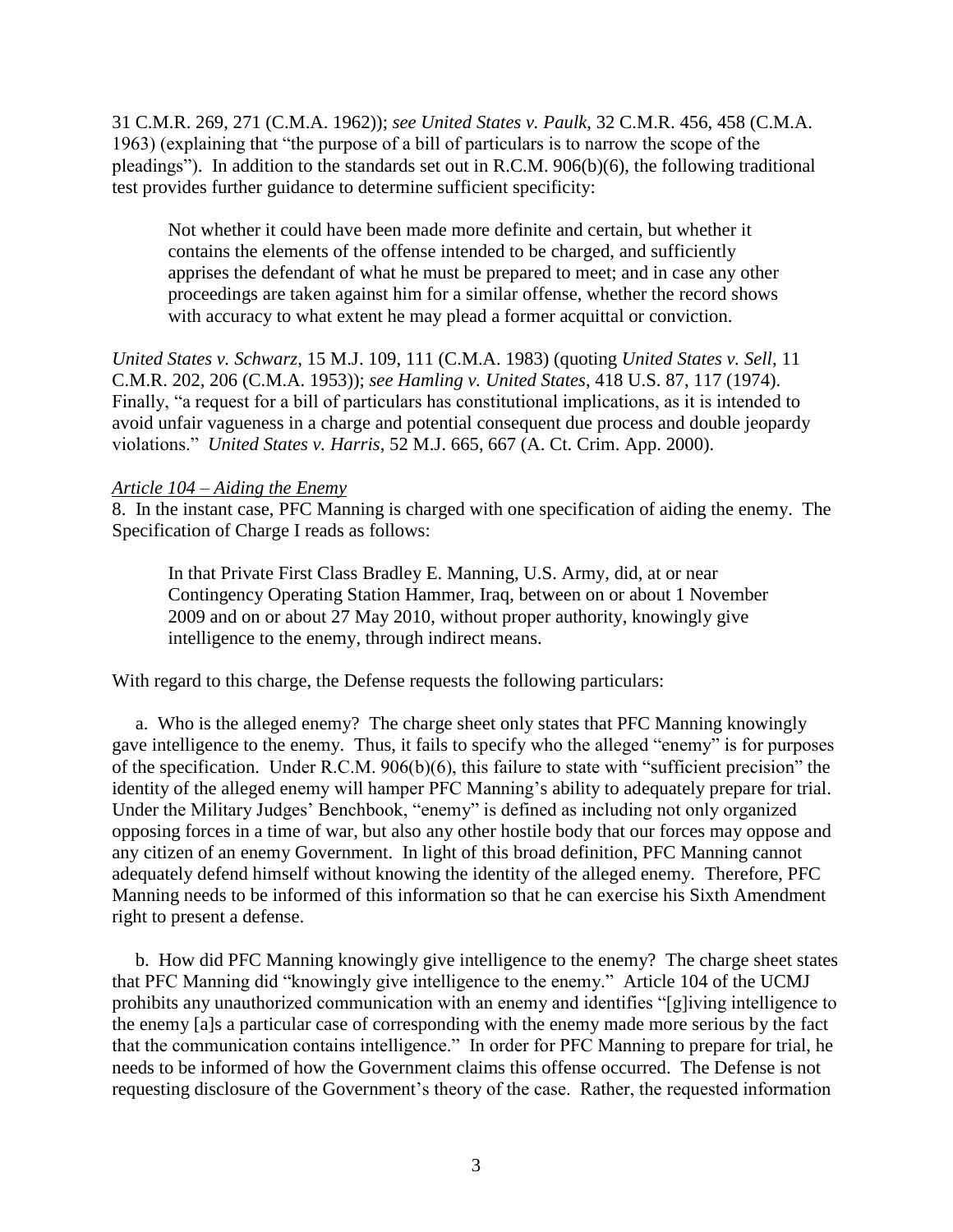is necessary for the Defense to understand specifically what conduct of PFC Manning is considered by the Government to constitute "knowingly giv[ing] intelligence to the enemy." Without such information, PFC Manning will not be able to adequately exercise his Sixth Amendment right to present a defense.

 c. What was the "indirect" means allegedly used in order to aid the enemy? The charge sheet states that these offenses were allegedly committed through "indirect means." The specification fails to specify by what manner the alleged offense of aiding the enemy was perpetrated. Knowledge of the means by which this crime is alleged to have been perpetrated is essential to the adequate preparation of PFC Manning's defense. *See Schwarz*, 15 M.J. at 111. Therefore, the Government's blanket allegation that PFC Manning aided the enemy through "indirect means" does not help PFC Manning in preparing his defense. In fact, PFC Manning is susceptible to unfair surprise at trial since he does not know what the Government will argue as to the indirect means through which he allegedly aided the enemy. Without clarification from the Government, PFC Manning will not know what type of evidence to present to refute the Government's contentions at trial. Therefore, he may be forced to waste valuable time preparing for all contingencies due to the vagueness of the charge, while the Government hones in on its single theory. *See Bortnovsky*, 820 F.2d at 575 (finding that the accused must not be compelled to wade through thousands of documents in an effort to locate materials essential to his defense); *see also Newman*, 25 M.J. at 606*; Alef*, 3 M.J. at 419.

 d. What "intelligence" is the Government alleging PFC Manning gave to the enemy? The charge sheet states that, without proper authority, PFC Manning knowingly gave intelligence to the enemy. The specification fails to specify what intelligence is alleged to have been given to the enemy. Knowledge of the specific intelligence allegedly given to the enemy is essential to the adequate preparation of PFC Manning's defense. *See Schwarz*, 15 M.J. at 111. As with the term "indirect means," the Government's allegation that PFC Manning knowingly gave intelligence to the enemy does not help PFC Manning in preparing his defense. PFC Manning is susceptible to unfair surprise at trial since he does not know what intelligence information the Government believes supports the charged offense. Without clarification from the Government, PFC Manning will not know what type of evidence to present to refute the Government's contentions at trial. *See Bortnovsky*, 820 F.2d at 575; *Newman*, 25 M.J. at 606*; Alef*, 3 M.J. at 419.

### *General Article 134 – Wrongfully and Wantonly Causing Intelligence to be Published*

9. In addition to the charge of aiding the enemy, PFC Manning is charged with one specification of a violation of Article 134, UCMJ, in that he is alleged to have "wrongfully and wantonly cause[d] to be published on the internet intelligence belonging to the United States Government, having knowledge that intelligence published on the internet is accessible to the enemy[.]" The Defense requests a bill of particulars on the same areas detailed above. *See* discussion in paragraph 8, *supra*.

a. Who is the alleged enemy?

 b. In what manner did PFC Manning wrongfully and wantonly cause intelligence to be published on the internet? In order for PFC Manning to prepare for trial, he needs to be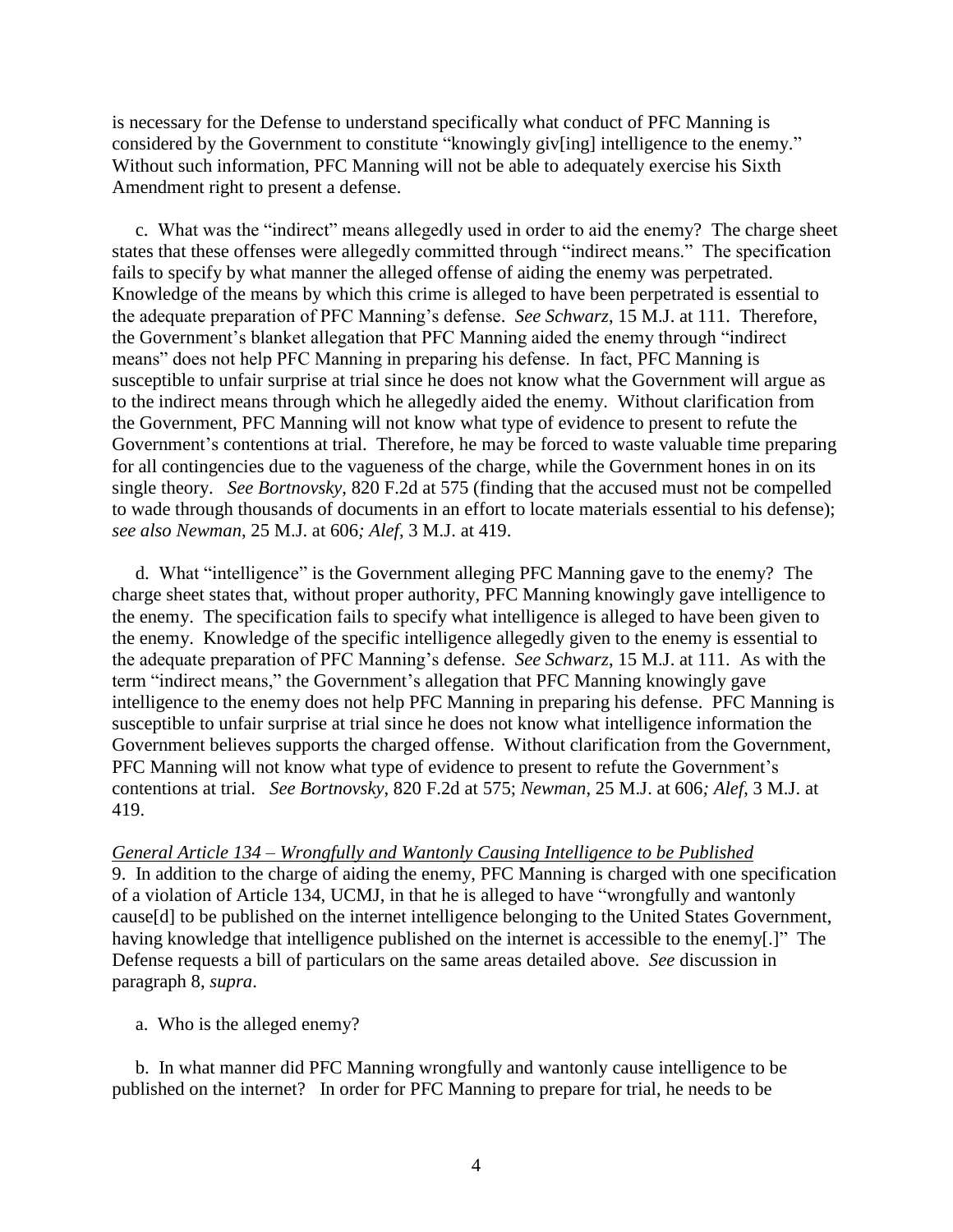informed of how the Government claims this offense occurred. The requested information is necessary for the Defense to understand specifically what conduct of PFC Manning is considered by the Government to constitute "wrongfully and wantonly cause intelligence to be published." Without such information, PFC Manning will not be able to adequately exercise his Sixth Amendment right to present a defense.

*General Article 134 – Stealing, Purloining or Converting in Violation of 18 U.S.C. Section 641* 10. PFC Manning is also charged with five specifications of a violation of Article 134, UCMJ dealing with 18 U.S.C. Section 641. With respect to these Specifications under Charge II, the Defense requests the following additional information:

 a. What specific theory of culpability does the Government intend to rely upon? In other words, does the Government allege that PFC Manning "stole", "purloined" or "converted"? While a bill of particulars should not be used to conduct discovery of the Government's theory of the case, it may be used to clarify the specific theory upon which the Government intends to rely. *See* discussion in paragraph 7, *supra*. The Government's general allegation that PFC Manning did "steal, purloin, or knowingly convert" the charged information does not help PFC Manning in preparing his defense. In fact, PFC Manning is susceptible to unfair surprise at trial since he does not know what the Government which theory the government will argue. Without clarification from the Government, PFC Manning will not know what type of evidence to present to refute the charged offense. Therefore, he may be forced to waste valuable time preparing for all contingencies due to the vagueness of the charge, while the Government hones in on its single theory. *See Bortnovsky*, 820 F.2d at 575; *Newman*, 25 M.J. at 606*; Alef*, 3 M.J. at 419.

 b. If the government is alleging that PFC Manning stole, purloined and converted the charged items, does each theory of culpability apply equally to every charged item?

### *General Article 134 – Espionage in Violation of 18 U.S.C. Section 793(e)*

11. PFC Manning is also charged with eight specifications of a violation of Article 134, UCMJ dealing with 18 U.S.C. Section 793(e). With respect to these Specifications under Charge II, the Defense requests the following additional information:

 a. In Specification 3, the Government alleges "more than one classified memorandum produced by a United States Government intelligence agency…". The Defense requests that the Government identify the exact number and specific records it believes supports this specification for the Defense's review.

 b. In Specification 5, the Government alleges "more than twenty classified records from the Combined Information Data Network Exchange Iraq database…". The Defense requests that the Government identify the exact number and specific records it believes supports this specification for the Defense's review.

 c. In Specification 7, the Government alleges "more than twenty classified records from the Combined Information Data Network Exchange Afghanistan database…". The Defense requests that the Government identify the exact number and specific records it believes supports this specification for the Defense's review.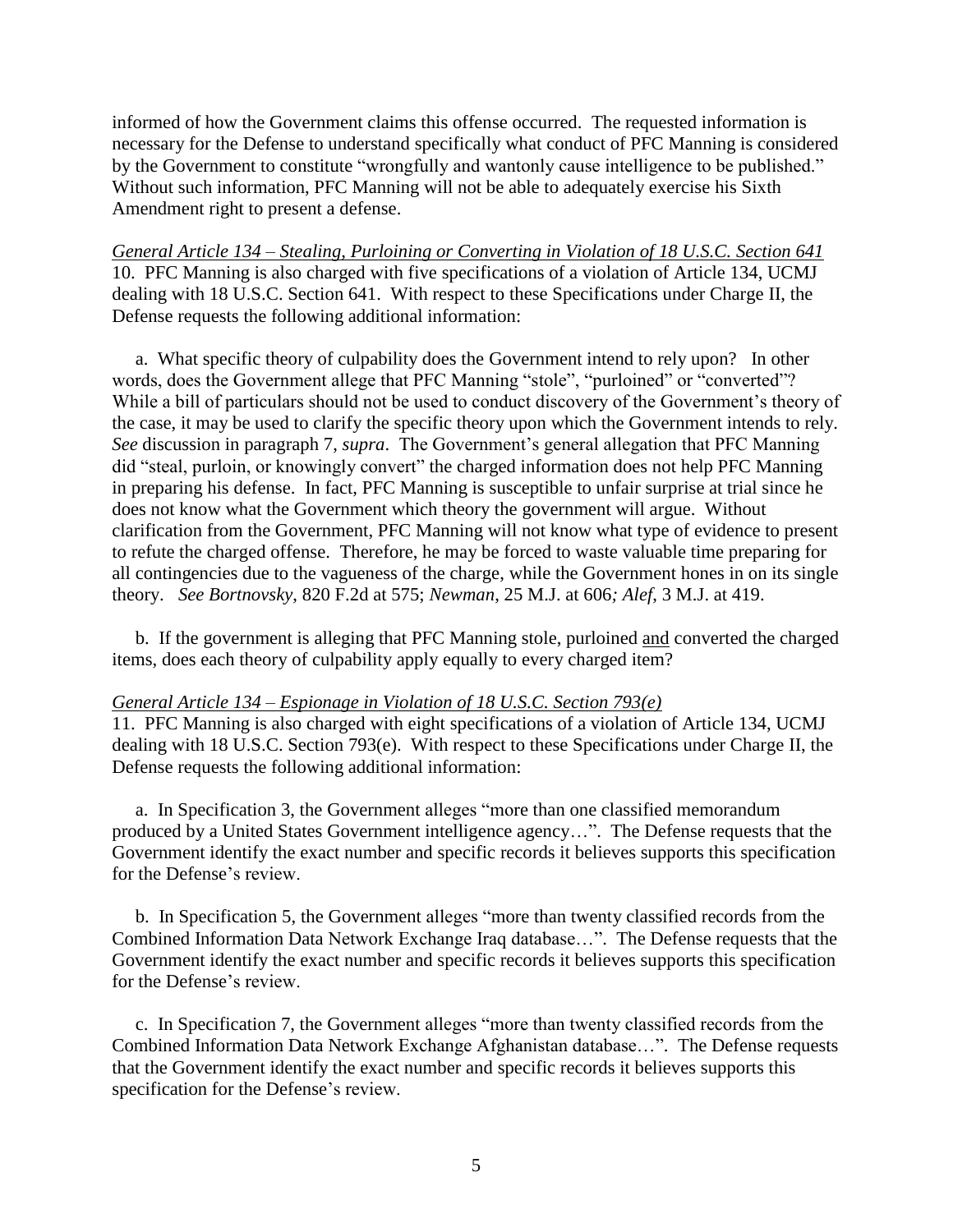d. In Specification 9, the Government alleges "more than three classified records from a United States Southern Command database…". The Defense requests that the Government identify the exact number and specific records it believes supports this specification for the Defense's review.

 e. In Specification 10, the Government alleges "more than five classified records relating to a military operation in Farah Province, Afghanistan occurring on or about 4 May 2009…". The Defense requests that the Government identify the exact number and specific records it believes supports this specification for the Defense's review.

 f. In Specification 13, the Government alleges "more than seventy-five classified United States Department of State cables…". The Defense requests that the Government identify the exact number and specific records it believes supports this specification for the Defense's review.

## *General Article 134 – Knowingly Exceeding Authorized Access in Violation of 18 U.S.C. Section 1030(a)(1)*

12. PFC Manning is also charged with two specifications of a violation of Article 134, UCMJ, alleging that he "knowingly exceeded authorized access on a Secret Internet Protocol Router Network computer, and by means of such conduct . . . obtained information[,]" namely, diplomatic cables, in violation of 18 United States Code Section 1030(a)(1). The Defense requests the Government to provide the following particulars:

 a. How did PFC Manning "knowingly exceed[] authorized access on a Secret Internet Protocol Router Network computer in Specification 13 of Charge II?" This information is necessary so that PFC Manning may adequately prepare a defense to the offense charged in these two specifications. The Government fails to specify in what manner PFC Manning exceeded his authorized access to the Secret Internet Protocol Router Network computer. This information is essential to PFC Manning's adequate preparation of his defense. *See Schwarz*, 15 M.J. at 111; *see also* discussion in paragraph 7, *supra*.

 b. How did PFC Manning "knowingly exceed[] authorized access on a Secret Internet Protocol Router Network computer in Specification 14 of Charge II?"

### *Article 92 – Violation of a lawful general regulation*

13. Finally, PFC Manning is also charged with five specifications of a violation of UCMJ Article 92. With respect to the Specifications under Charge III, the Defense requests the following particulars:

a. In Specification 1, what is the alleged conduct that the Government believes was an attempt to bypass network or information system security mechanisms?

b. In Specification 2 and 3, what is the unauthorized software alleged to have been added to the Secret Internet Protocol Router Network computer?